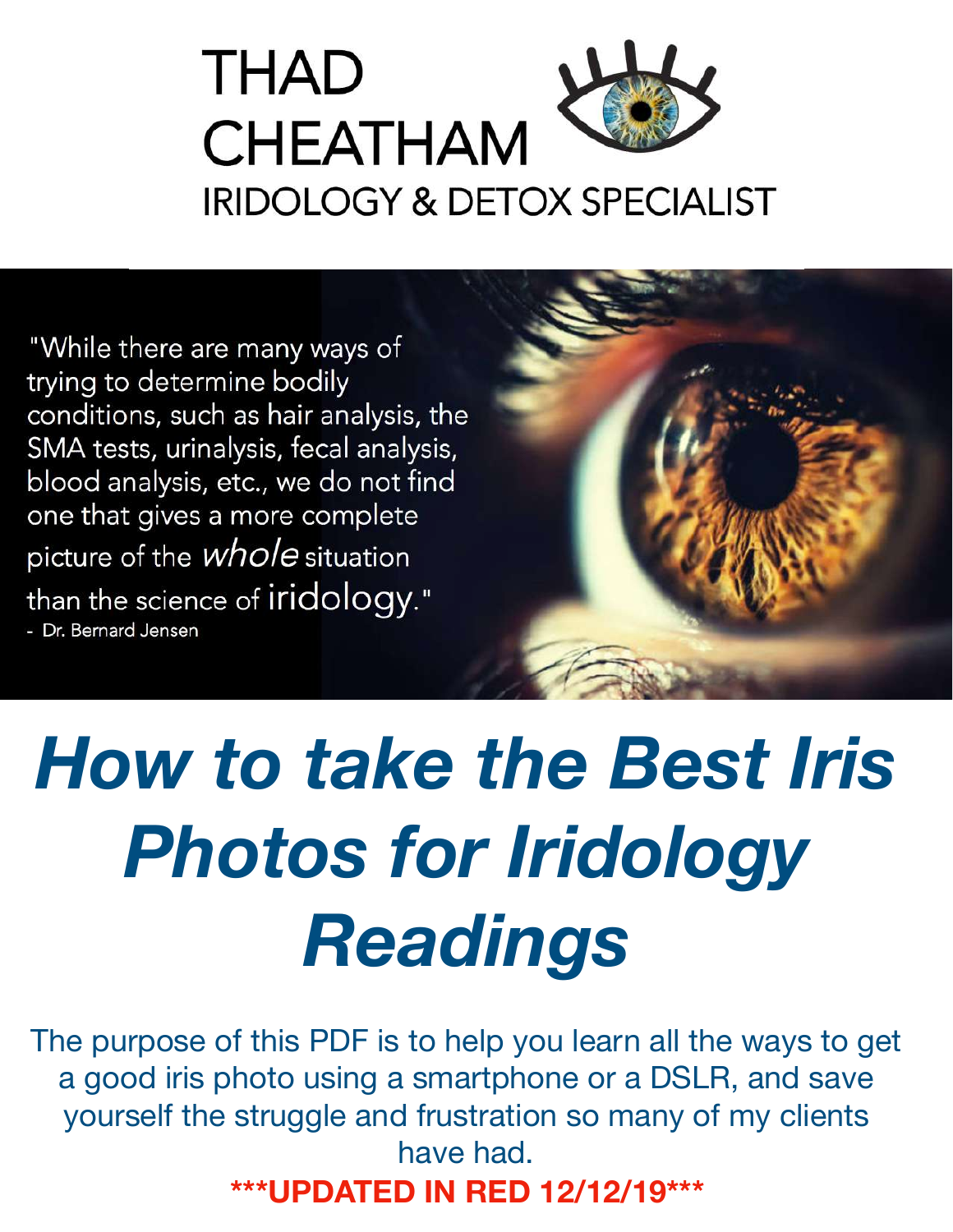## **Taking Pictures on your smart phone**

This's a good example of a blue eye taken on a Samsung smart phone.



This's a good example of a blue eye taken on a Samsung smart phone. This person used the flash plus a small flash light. For most people just the flash works fine without the small flashlight.



This's a good example of a blue eye taken This's a good example of a blue eye taken<br>on a smartphone.



turned mixed colors taken on a smartphone.

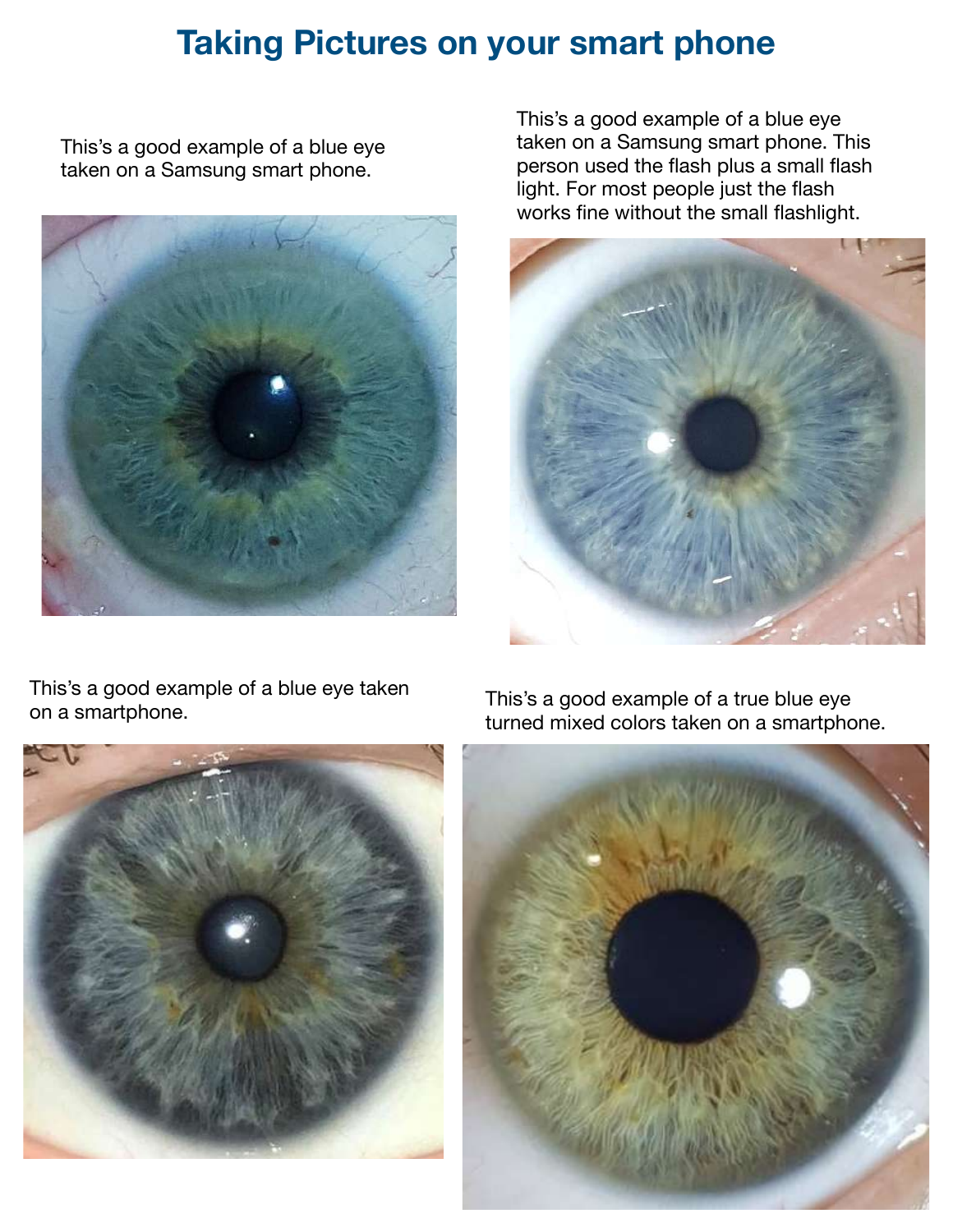This's a good example of a true blue eye turned mixed colors taken on a smartphone.



This's a good example of a true blue eye turned brown taken on a iPhone 6.



This's a good example of a true blue eye turned brown taken on a smart phone.



This's a good example of a true brown eye taken on a smart phone.

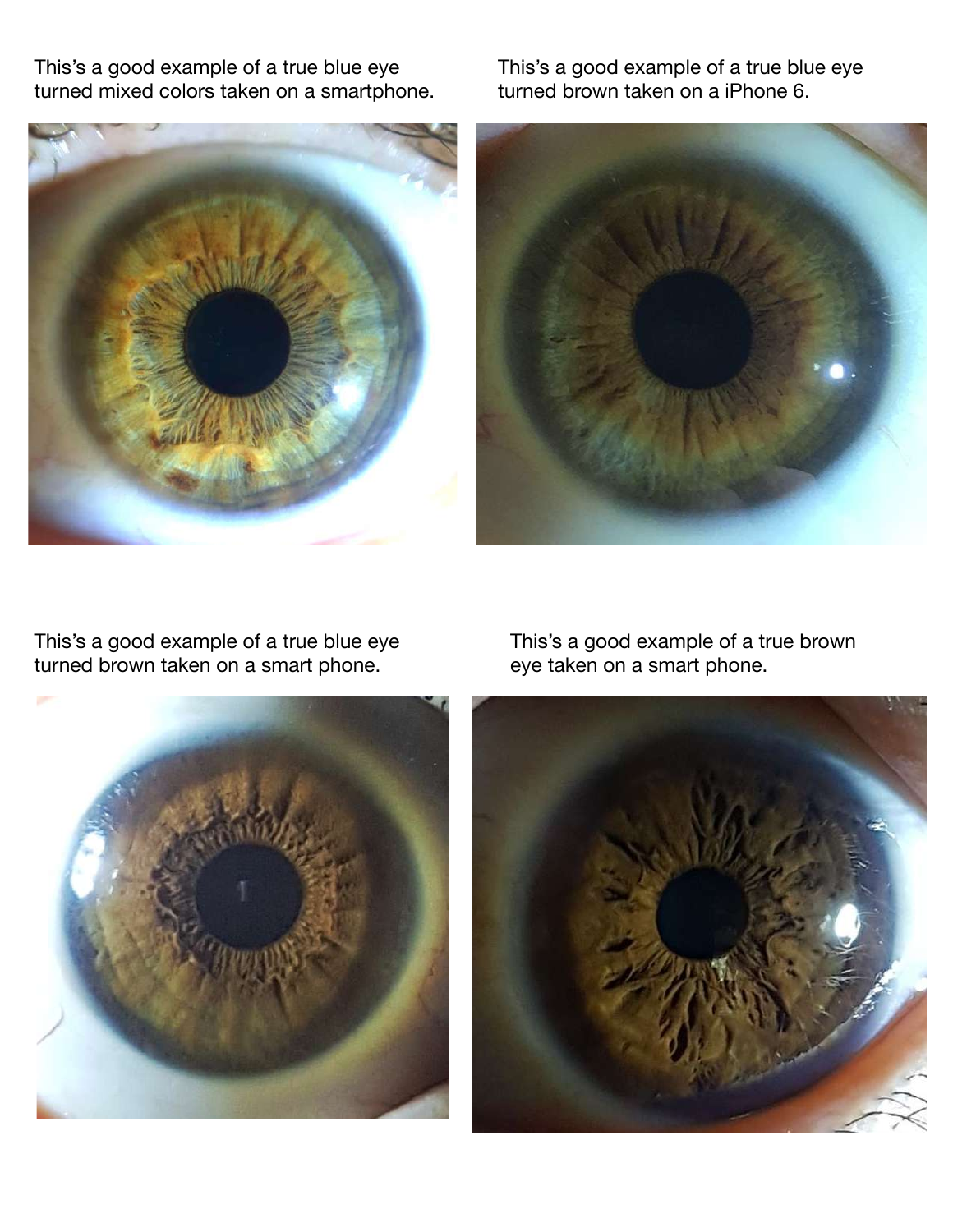This is a good example of a true brown eye taken on an iPhone.



**\*\*PLEASE NOTE THAT THE ABOVE PICTURES HAVE BEEN CROPPED AND ZOOMED IN. TO SHOW AS AN EXAMPLE OF WHAT A GOOD EYE PHOTO SHOULD LOOK LIKE FOR THIS PDF. PLEASE DO NOT CROP OR ZOOM IN ON THE PHOTO BEFORE YOU SEED IT TO ME. LET ME DO THAT SO I DON'T LOOSE ANY RESOLUTION. YOU CAN READ ABOUT THIS IN MORE DETAILS IN THE SECTION BELOW CALLED "CROPPING AND EDITING". THANKS FOR UNDERSTANDING. :) \*\***

## • **Remember to**…

- Always use the rear camera on the smartphone because it's usually a higher resolution camera than the front "selfie" camera.
- Use the newest version smartphone that you have access to.
- Samsung seem to render some of the best iris photos so far especially brown eyes. You can get good photos with iPhones they can just be more tricky and finicky. However don't use iPads as these cameras don't have high enough resolution. Also a DSLR WITHOUT a macro lens will not work because it can't zoom in close enough to see high enough resolution.
- Make sure you use the zoom on the smartphone half way then move the phone closer to the eye so you can get as close as you can to the eye. Just make sure you keep taping the screen so it stays in focus.
- Don't crop or edit the photo in any way from the original.
- Don't use any apps or ways to take the photo different than just the normal camera on the phone. These sometimes can cause the photo to be digitally pixelated when I zoom in on the photo. See example below.
- **• Tap on screen were the iris is to get it to focus on just the iris not your cheek or fingers.**
- Take contact lens out before taking eye pics.
- **• Keep your head vertical, and don't tilt it in any way. Also the person taking the shot needs to do the same thing with the camera.**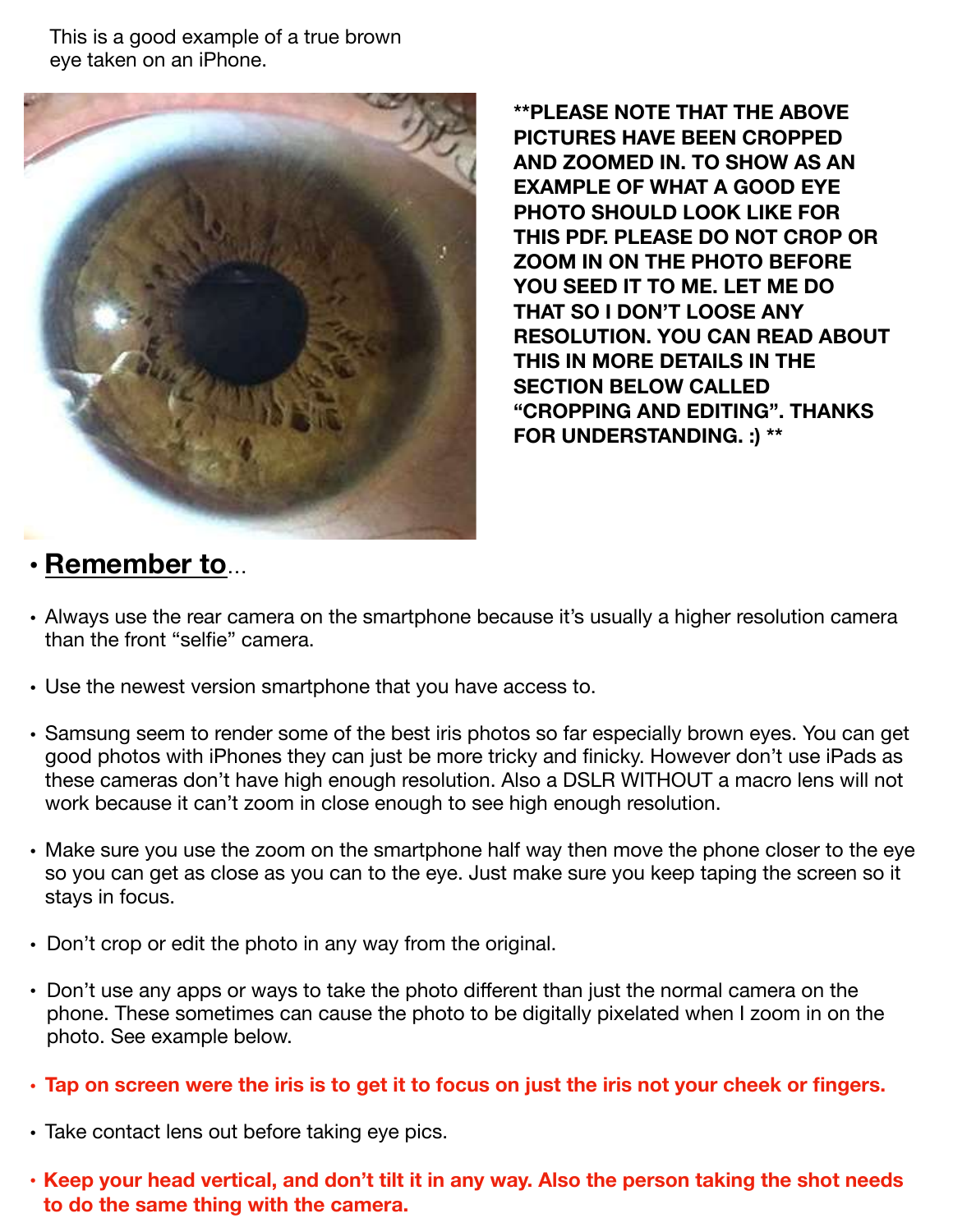**• Look at the camera. Don't look to the side, up, or down. Look directly into the lens. The picture below is really hard to read accurately because they aren't looking at the camera. This is because it is very hard on me to keep my mapping or transparency accurate so the reading will be accurate. THIS IS VERY IMPORTANT!!**



**• Hold camera vertical not at a weird angle like the picture below. THIS IS VERY IMPORTANT!!**



\***Note that if the top of your eye isn't at the top of the photo with the camera this could miscue your iridology reading results. This is why it is very important to hold both the head and camera vertical to the eye. I can not line up my chart or transparency right if the eye and camera is not vertical. THIS IS VERY IMPORTANT!!**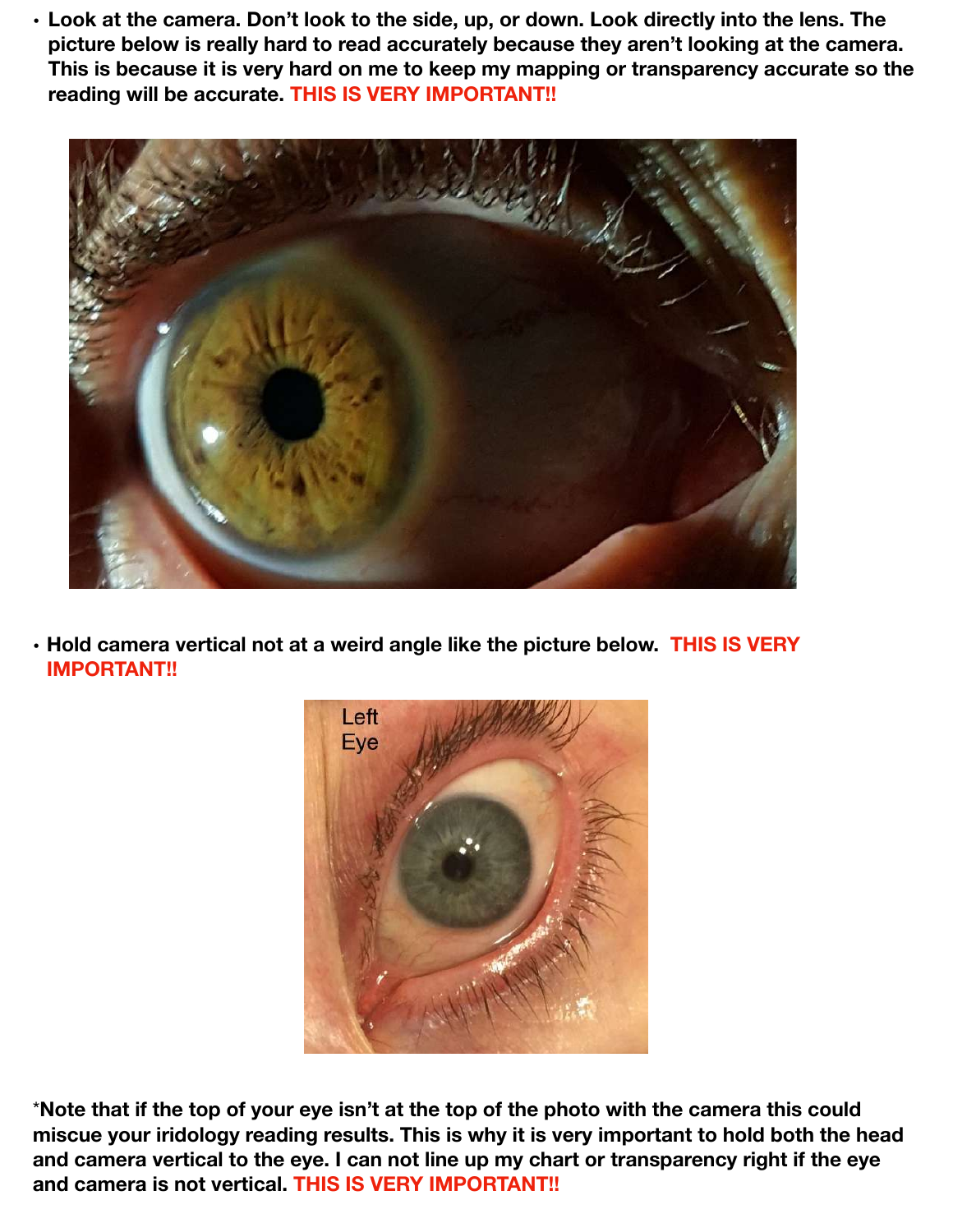• **If you're using fingers to hold your eye lids open, make sure your fingers are out of the shot so that the camera can focus on your iris instead of your finger. THIS IS VERY** 



• **Make sure you're eyelids and eyelashes are not covering or shadowing any parts of your iris. Use your fingers to hold your eyelids and eyelashes open. If I can't see the area I can't read the area. IF YOU ARE A WOMAN AND YOU HAVE BROWN EYES AND ARE WEARING MASCARA THEN THE EYELASHES CAN CAST BAD SHADOWS SO IT'S BEST TO NOT TAKE THE SHOTS WITH MASCARA ON OR JUST MAKE SURE YOU HOLD THE EYELASHES BACK OUT OF THE WAY. THIS IS VERY IMPORTANT!!**

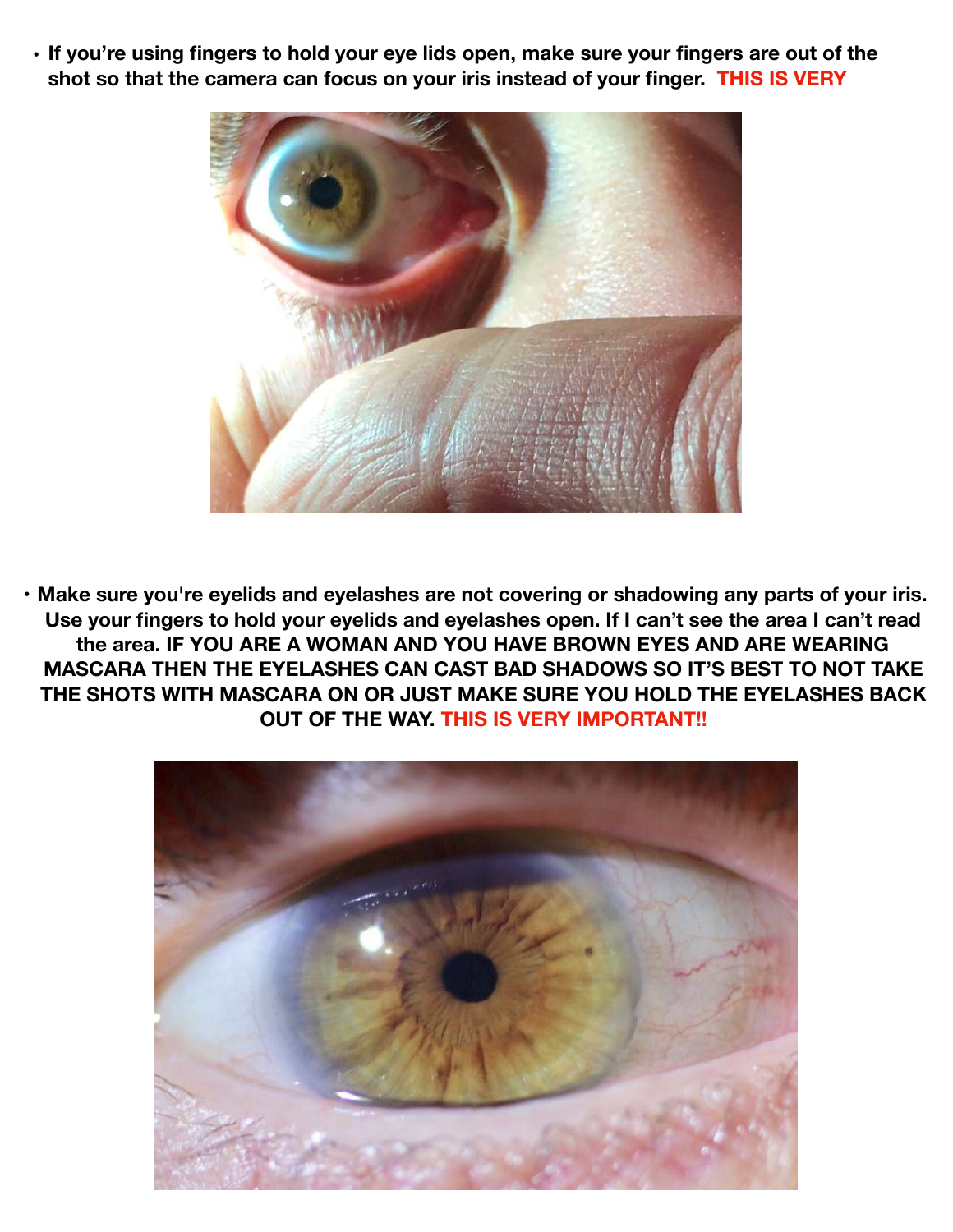**• Have the person taking your picture first zoom in with the camera functions half way. Then move the camera as close to your eye as possible and still be able to keep it in focus. Also the person taking the photo needs to tap the screen where the iris is so the camera can focus on the iris not other areas of your face or fingers. The picture below was taken too far away so when I try to zoom in I can't see the quality and details. \*\*VERY IMPORTANT\*\***



• Take a photo of each eye one at a time not like the picture below.

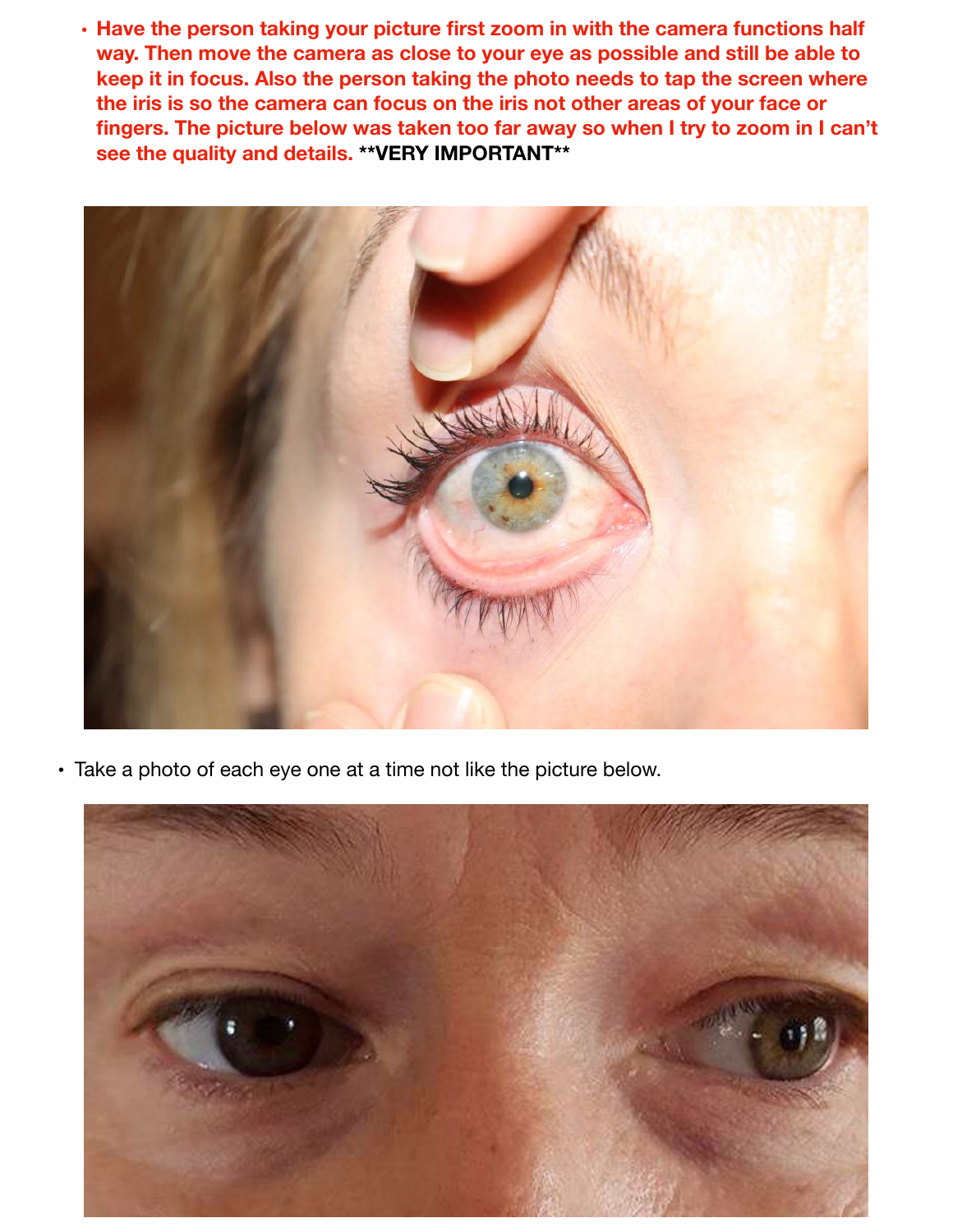• Make sure the camera is straight in front of your eye, not from the side.



• This photo below is hard to read when I zoom in on it because it is digitally pixilated and fuzzy, not clear enough to be able to see all the fine details easy. This could be from an app on the phone, not enough front lighting or reducing the size of the photo when it is emailed to me. **\*\*IT IS VERY IMPORTANT WHEN EMAILING THE PHOTOS DON'T REDUCE THE SIZE SEND THE ORIGINALS. IF THEY ARE TOO BIG THEN YOU MAY HAVE TO USE A FILE SHARING PROGRAM LIKE DROPBOX!\*\*** 

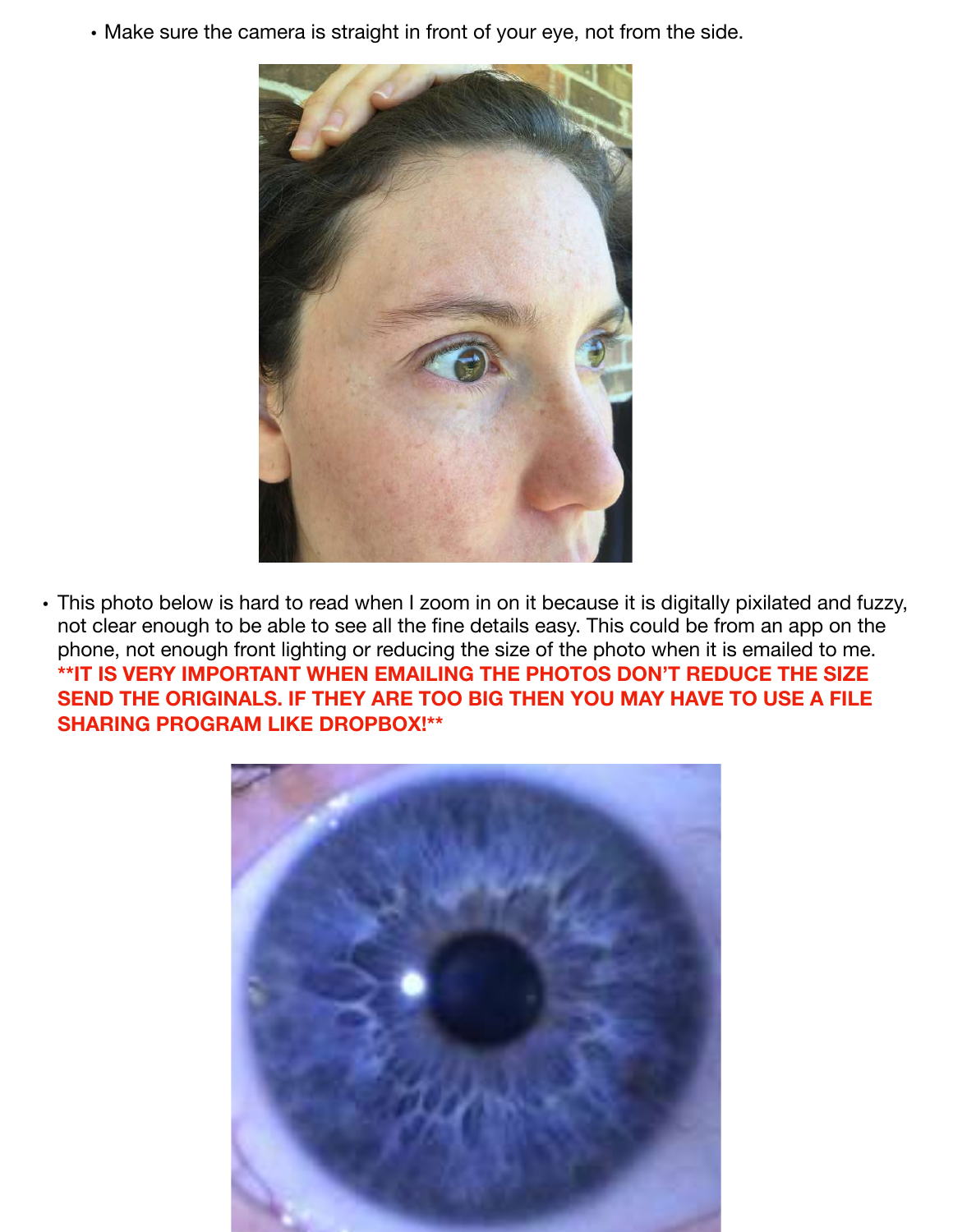# **Lighting**

• Don't take your eye pictures in the sun because it's too bright and will always cast a shadow or cause a large reflection spot as in the picture below.



• **True Brown Eyes or Blue Eyes that have turned Brown:** You will need to use a small flashlight to illuminate your eye from the side. Be careful not to block the side light with your hand holding open you're eye lids. For brown eyes and dark blue eyes the room may need to be slightly darker. Make sure you get the reflection spot from the flashlight on the side of your iris. Notice the picture on the right with the reflection spot in the center, you don't see any of the weaknesses you can see in the photo on the left with side lighting. Even if the photo on the right wasn't fuzzy you would not see the weaknesses because the lighting is wrong. See examples below.

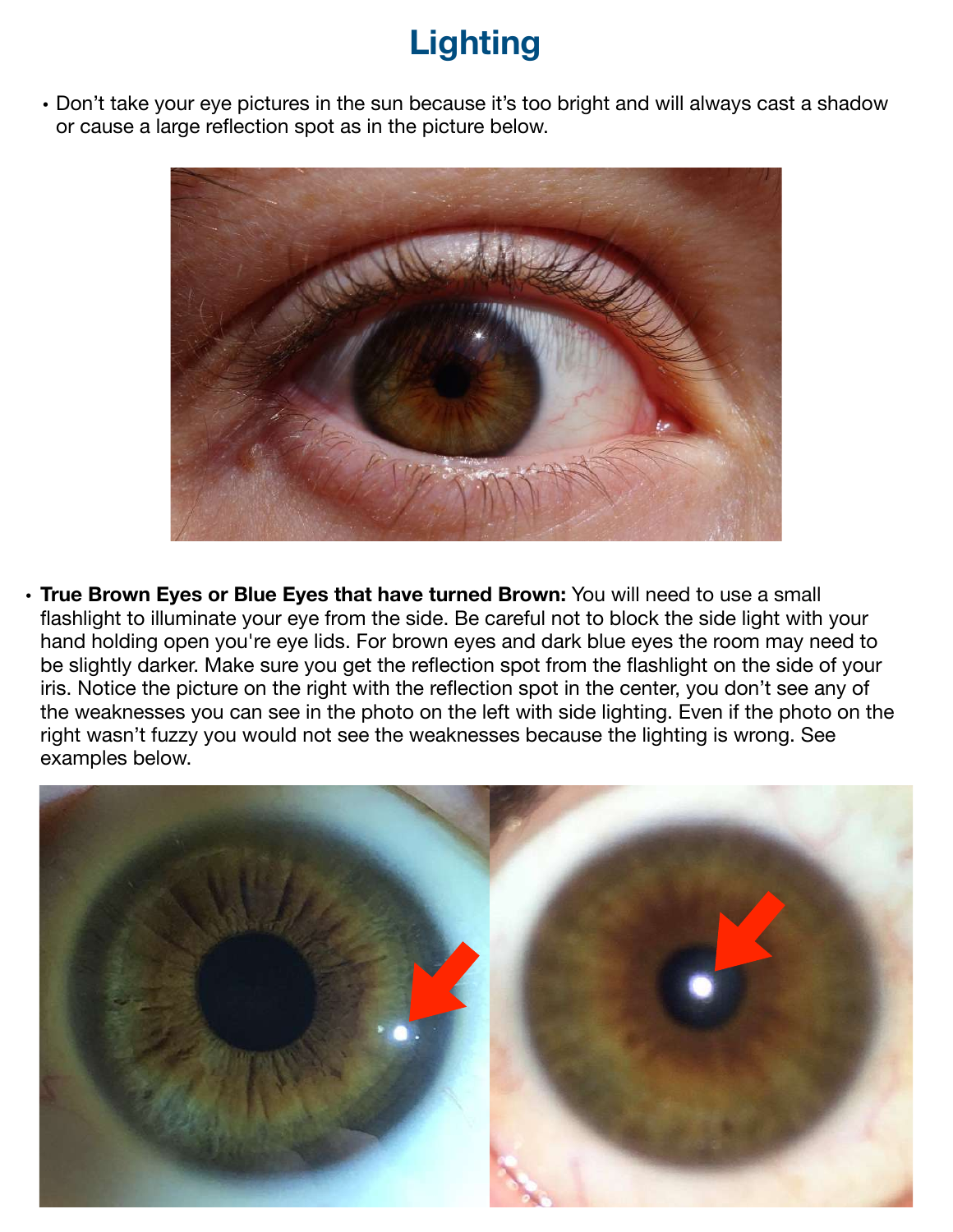- **• Make sure to hold your eye lid and lashes open with one hand from above and below so you don't block the side lighting.**
- **• Make sure you point your flashlight from the outside of the eye you're taking a picture of, not the inside.**



You don't want to

shine from this side (for the right eye) because you can't get the right angle.

- (Small flashlight) Illustrating being shined from the outside of the face
- Below is a good example of how far away to hold the the small flash light away from your eye. The arrow is pointing at the flash light notice how far away it is from the face (This picture was taken on a point and shoot with a macro setting. Because of the macro setting and higher resolution than a phone it will still work when I go to zoom in on the photo)
- You need enough light but not too much. This is the reason you use a small flashlight not a big one. Just make sure your batteries are not to weak so that the light is bright enough. If you play around with some small flashlights and get the right angle you will get the iris to illuminate like in the photo below that is what you are trying to do to get a good shot. **Also very important try to get a flashlight with a white light not a LED blue tinted one. See photo below for this example of the right light to use not a blue tinted LED light.**

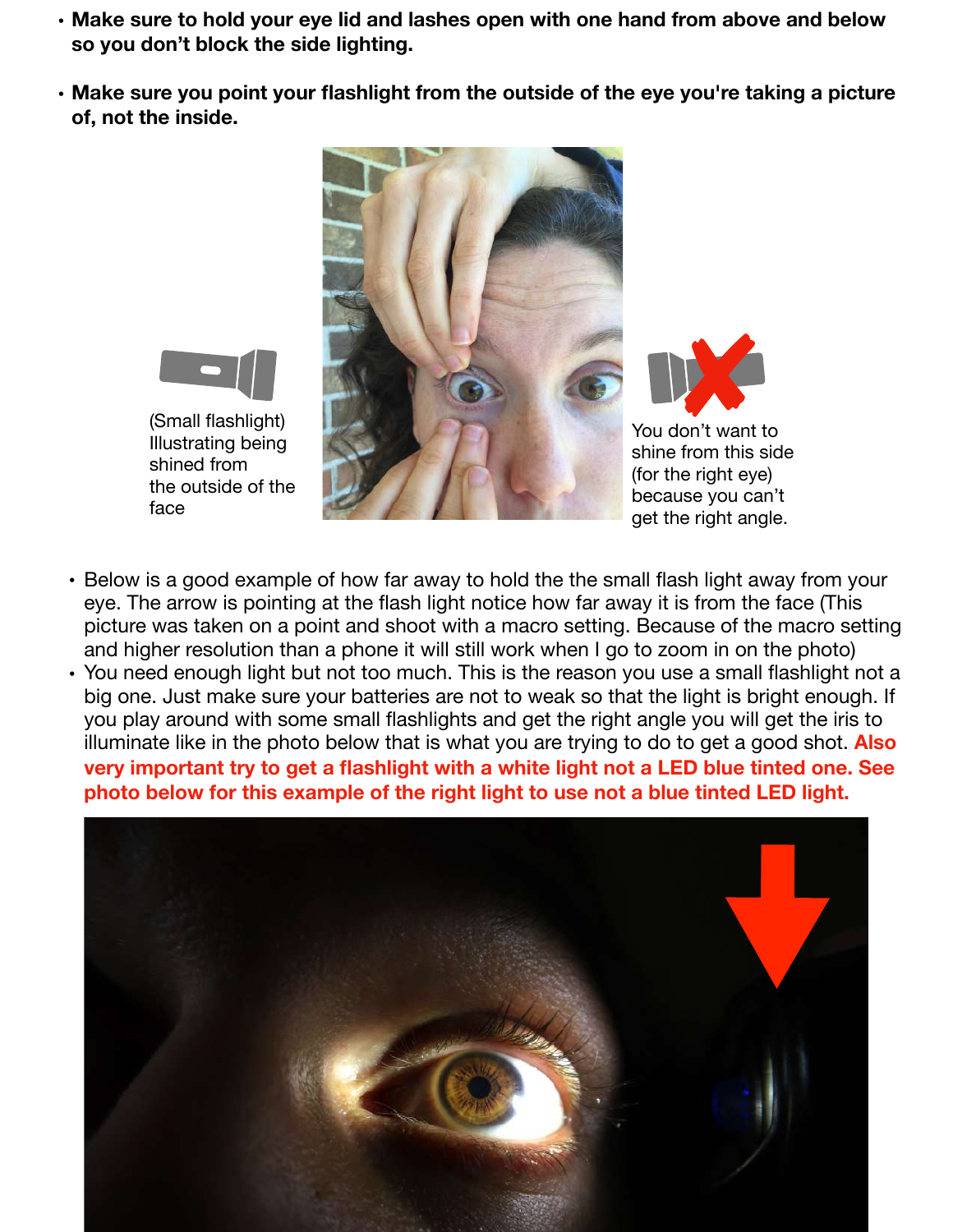• **Blue Eyes: Use the flash with the rear camera on the back of the phone. Take them in a normally lit up room. Not outside too many refections and shadows. Do your best to get the reflection spot of the flash in the middle "pupil" of your eye. Some people do have good results using a small flashlight plus the flash for more lighting if your flash on the phone is not bright enough. The photo below is a little dark and could use some more lighting. See good examples at beginning of the PDF.** 

**\*Note that if there is a reflection spot blocking the iris we will not be able to read your iris in that area and give you the best reading.\*** 

• If you're having problems with the bright light making your eye dilate to much let your eye get used to the bright light for a little bit and it should relax back to normal so you can take the shot.

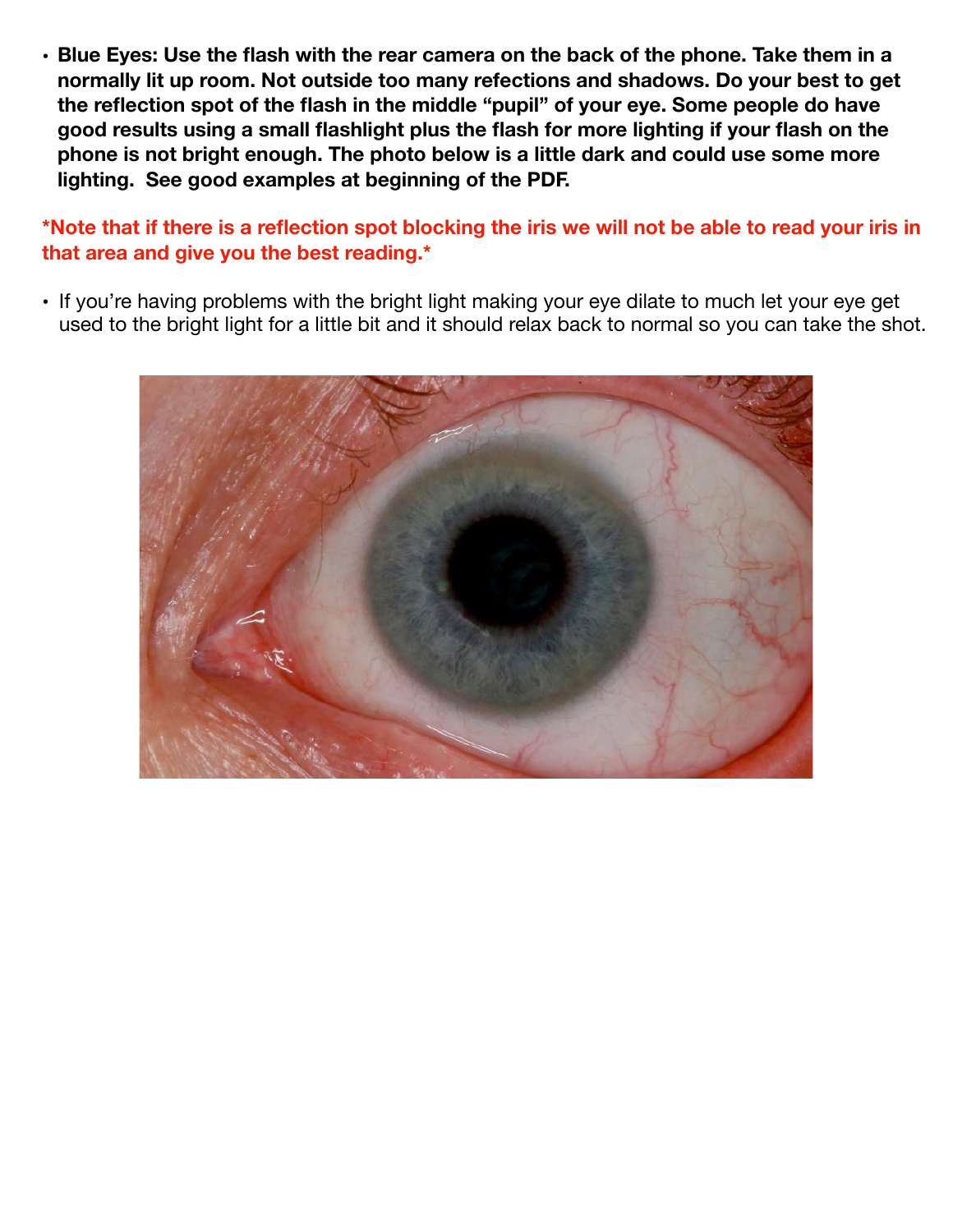## **Cropping and Editing**

- **• Don't crop the white part out of your eyes like the picture below because I won't be able to see if you have a "skin ring" or not and also I won't be able to look at the condition of the sclera (white part of your eyes).**
- **• Don't crop the photo because I need to be able to make sure that your eye is aligned with the camera correctly.**
- **• Please don't edit or crop the original photo because if I have to zoom or edit it the resolution will be too low. It's better If I do the editing so I can keep as much of the resolution as possible.**
- **• Sometimes my clients will find an iridologist that will take their eye photos for them. Then either crop them like below or they will put a grid over the photo making it hard for me to see everything. If you go to someone that will take some good photos like below. Please tell them I need the originals from off his camera not after he edits them. Just tell him to email you the digital Jpeg image off of the memory card. Then you can email them to me.**



**"How can we expect to see all the fine details of the iris without macro photography! The higher the details the more I can tell you about your eyes!" - Thad Cheatham**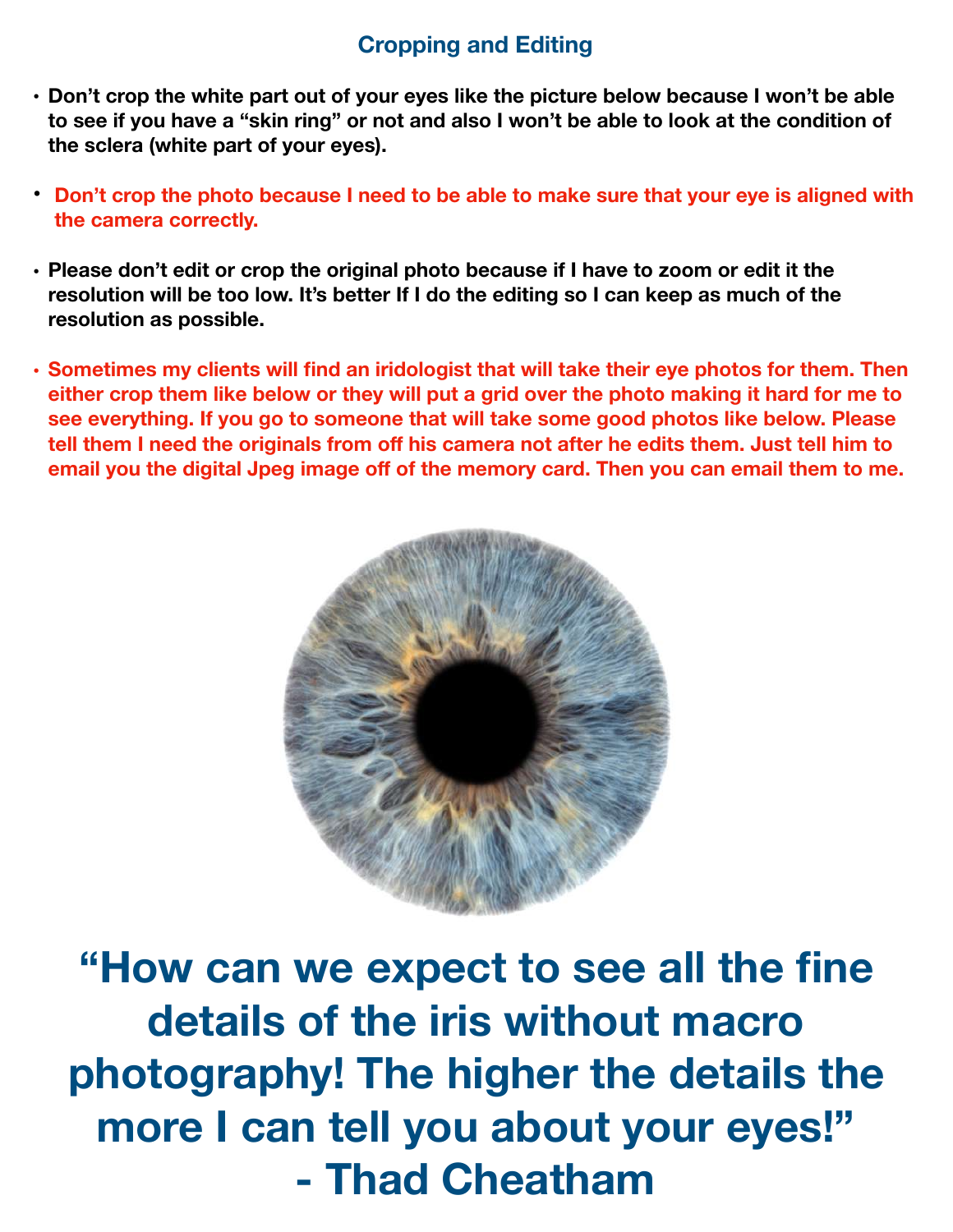### **Taking pictures on a DSLR camera**

- This is the best camera to take the highest quality pictures but you must have a macro lens for it to work.
- Blue Eyes: Use your macro lens and turn on your flash. Put the camera settings to: ISO 200, Aperture: F20-22, and Zoom: auto focus.
- Brown Eyes: Taking brown eyes with a DSLR can be more challenging than with a cell phone because you have to know the right settings to put the camera on so that you don't have to use the flash. I can't tell you these settings yet because I'm still trying to learn them myself. When I find out I'll update this PDF. The reason you don't use a front flash is because you won't be able to see as many of the weakness in a brown eye as with side lighting.
- Here is an example below of a blue left eye that has turned brown. The photo on the left was taken with a smartphone notice how it is not clear and they did not use side lighting. The shot on the right is taken on a DSLR with side lighting and no flash. If you even look really close you can see the camera's refection in the pupal of the eye and notice they are not using the flash. This is a very good example of how much of a difference the right equipment makes. The photo on the left is unreadable mostly. The one on the right is completely readable. I can even see the iris fibers which is one of the hardest things to see if the photo is not high quality.



• Now as you will see below in the last photo some people with really expensive iridology camera setups can get a really good shot of a brown eye using side lighting PLUS front flash. I just wish I could see him take the same person both ways and see what the differences would be. Different kinds of lighting at different angles for a dark color eye can get different results. So I would recommend if you have some really good equipment play around with it till you get the best shots. I am in this process with my own professional DSLR iridology camera. The more I learn guys the more I will keep sharing!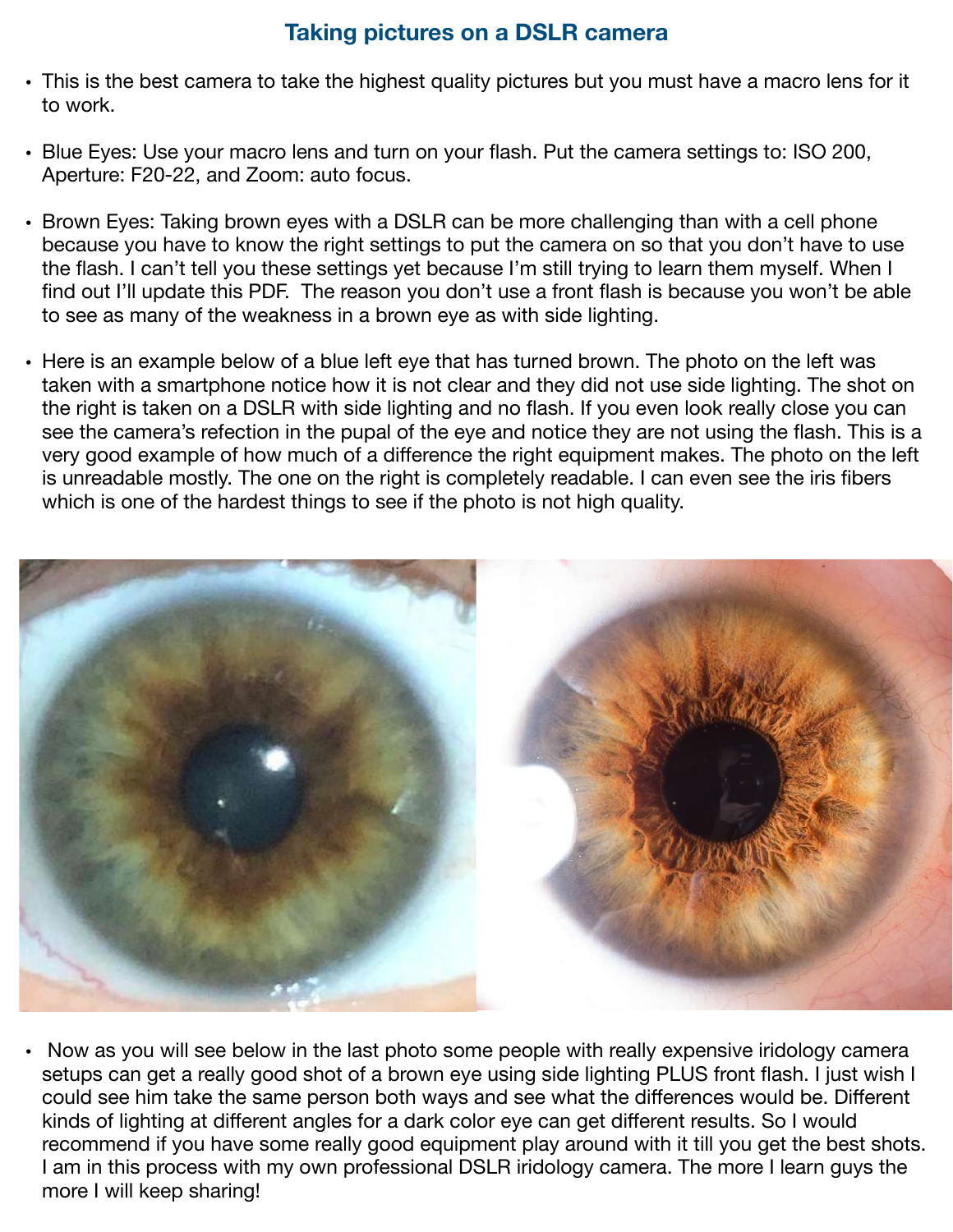This is a good example sometimes of why it's important to find someone that has a good camera with a macro lens so that you can see all your fine details in the eye.

This blue eye picture is a great example of a person that has very small weaknesses and can be very challenging getting a good picture with a smartphone because it is not high enough resolution.



This is a good example of a blue eye that has turned orange/brown and it can be really challenging to capture the correct color of the eye on a smartphone or some DSLR cameras that are not on the right settings.



This's an example of a blue eye from a 6 year old. This shows that due to our younger generations having weaker genetics they need a higher quality camera (when available) than just a smartphone to capture all their weaknesses.

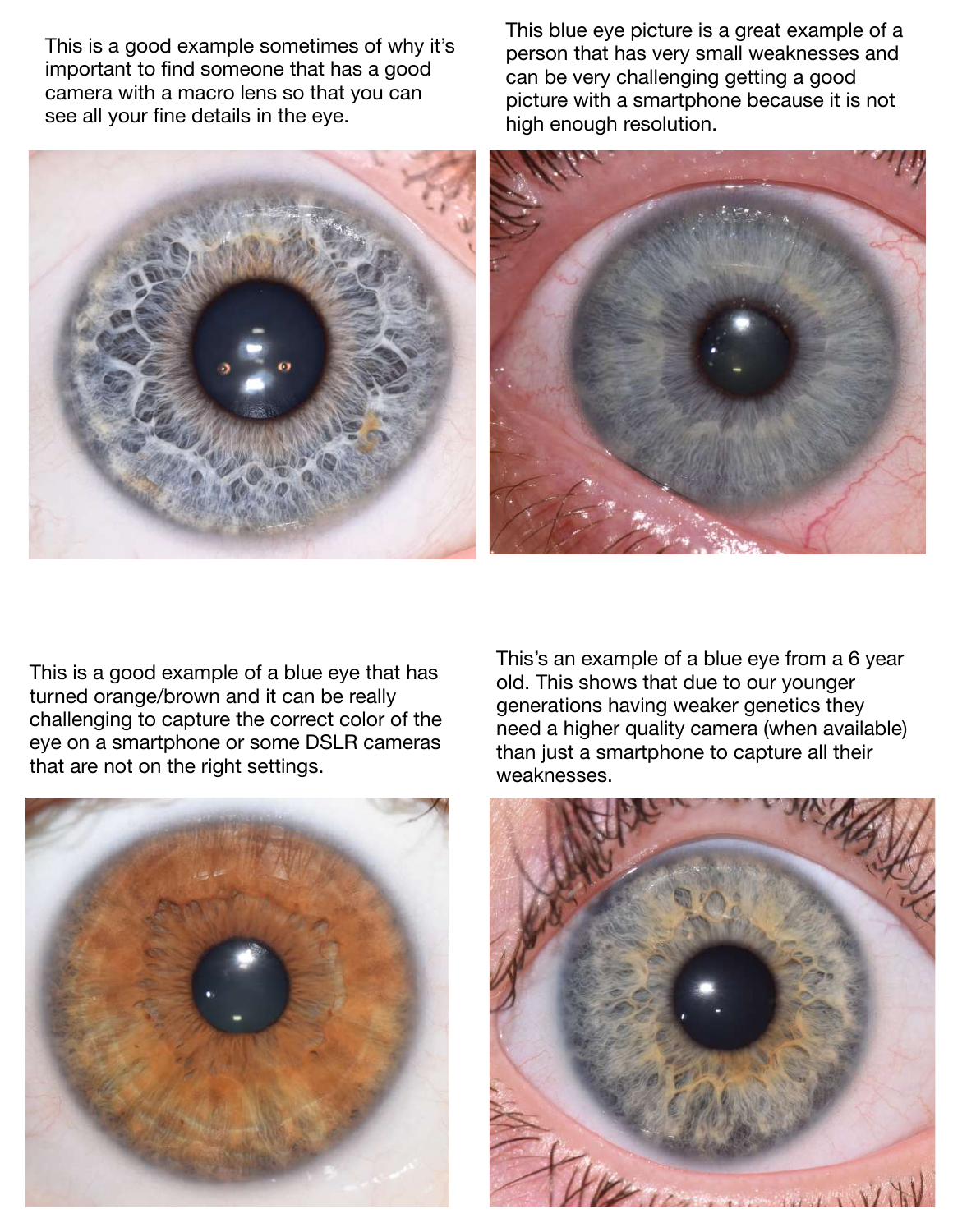This's an example of a blue eye that's turned heavy brown. My client was having a very hard time getting her pictures to turn out clear on her smartphone. So she had to find someone that had a better camera so that she could get this photo to the right. This is a photo that was taken by an iridologist that has a very expensive set up and he used side lighting plus the flash. I am very curious how the shot would have turned out if he had of used just the side lighting. Like the first photo above in the beginning of this section of the PDF. The use of the different kinds of lighting makes such a big difference in the dark eyes.



#### **\*\*UPDATE 12/12/19\*\* EMAILING THE PHOTOS TO ME \*\*\*PLEASE NOTE THIS IS VERY IMPORTANT\*\*\***

**PLEASE EMAIL THE PHOTOS IN THERE ORIGINAL SIZE DO NOT REDUCE THEM JUST TO BE ABLE TO FIT THEM IN THE EMAIL. IF THEY ARE TOO BIG FOR AN EMAIL THEN YOU WILL HAVE TO USE A FILE SHARING PROGRAM LIKE DROPBOX. THE REASON FOR THIS IS REDUCING THERE SIZE WILL MAKE THE PHOTOS DIGITALLY PIXILATED.** 

**FOR THE HIGHEST QUALITY YOU WANT TO SEND THEM IN AN EMAIL OR A FILE SHARING PROGAM VERSES TEXTING OR SENT IN THE MESSENGER.** 

**IF THE PHOTOS ARE NOT TO BIG FOR AN EMAIL THEN YOU CAN SEND THEM TO ME AT journeytowellvilletc@gmail.com** 

**We'll guys I really hope this PDF is very useful. This is something I have wanted to make for quite a while due to how challenging taking iris photos can be for most people. I am really happy how this has turned out so far. My girlfriend and I have worked really hard on it. Of course I will continue to update it as I see ways it can be improved. If you have any tips or inputs you would like to contribute please let me know.** 

**This PDF is dedicated to all those people that have worked so hard to get a good eye photo and never gave up.**